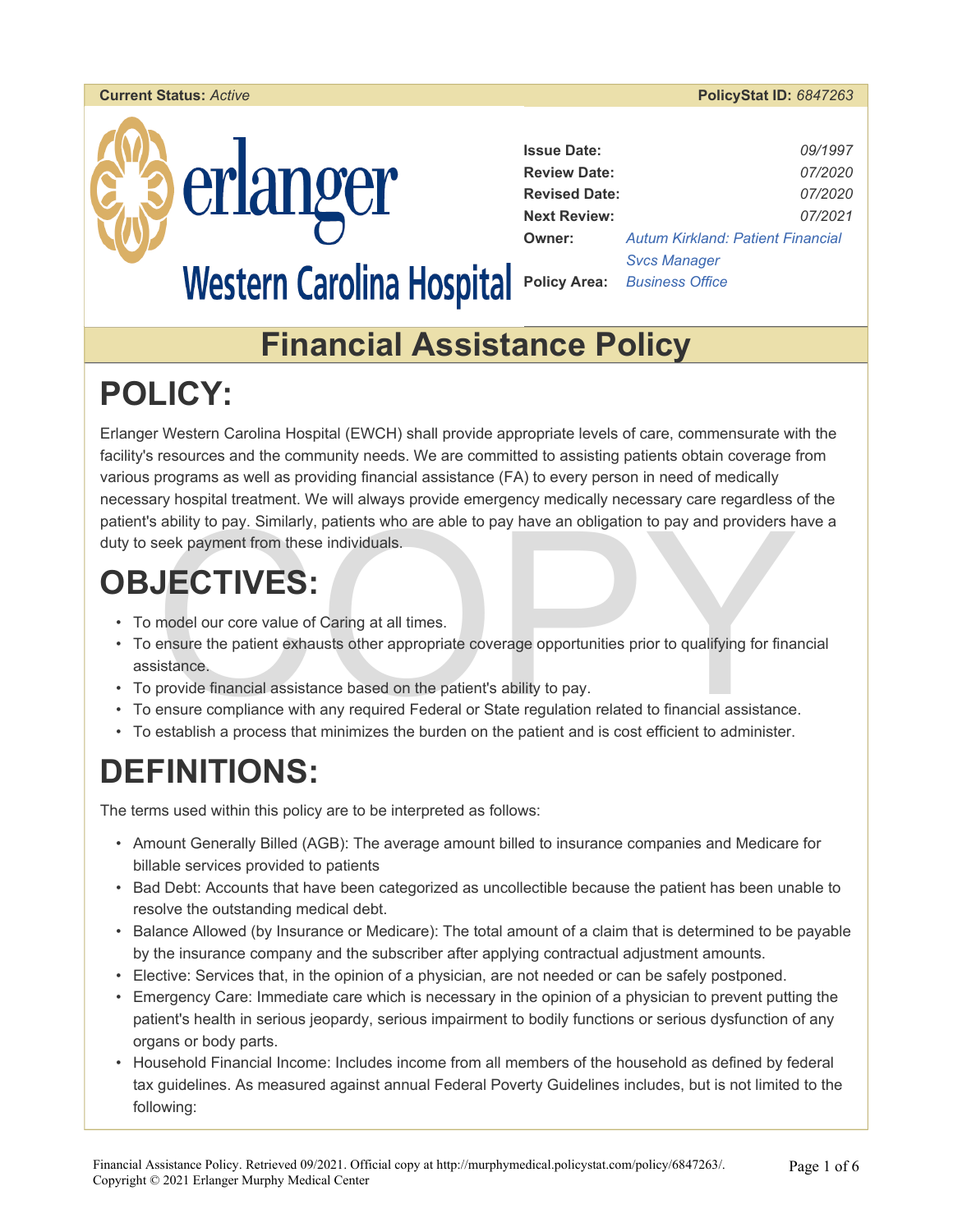- Annual household pre-tax job earnings
- Unemployment Compensation
- Workers' Compensation
- Social Security and Supplemental Security Income
- Veteran's payments
- Pension or Retirement income
- Other applicable income to include, but not limited to: rent, alimony, child support, and any other miscellaneous source
- Medically Necessary: Hospital services provided to a patient in order to diagnose, alleviate, correct, cure or prevent the onset or worsening of conditions that endanger life, cause suffering or pain, cause physical deformity or malfunction, threaten to cause or aggravate a handicap, or result in overall illness or infirmity.
- Other Coverage Options: Options that would yield a third party payment on account(s) including, but not limited to: Workers' Compensation, governmental plans such as Medicare and Medicaid, State/Federal Agency plans, Victim's Assistance, etc., or third-party liability resulting from automobile and/or other accidents.

### **Financial Assistance Guidelines**

### *Eligibility Scale*

- Full charity care shall be provided to uninsured patients whose Household Financial Income is 200 percent or less of the Federal Poverty Guideline (FPG).
- For financially needy patients whose Household Financial Income is between 201 percent and 400 percent of the FPG, discounts shall be provided to limit such patient's payment obligation to the amount of the patient account balance after subtracting the percentage discount applicable to the patient's FPG household income provided in the following table:

|                 | percent or less of the Federal Poverty Guideline (FPG).                                               |
|-----------------|-------------------------------------------------------------------------------------------------------|
|                 | • For financially needy patients whose Household Financial Income is between 201 percent and 400      |
|                 | percent of the FPG, discounts shall be provided to limit such patient's payment obligation to the ame |
|                 | the patient account balance after subtracting the percentage discount applicable to the patient's FP  |
|                 | household income provided in the following table:                                                     |
|                 |                                                                                                       |
| <b>Discount</b> | <b>Current Year Federal Poverty Guidelines for Family Size</b>                                        |
| 100%            | Family income is less than or equal to 200% of FPG                                                    |
| 75%             | Family income is 201% to 300% of FPG                                                                  |

Patients approved for financial assistance under our Financial Assistance Policy will be billed no more than the amount generally billed (AGB) to Medicare and our Private Health Insurers.

### *Documentation Requirements*

Documentation of household size and income is required. Acceptable documents may include:

- Previous year's Federal Tax Return
- Pay Check Stubs or Pay Records from all working individuals in the "household" for the most recent month
- Bank Statements

If the patient does not or cannot present the information outlined above, the facility may use other evidence to demonstrate eligibility.

If additional information is required from the patient to complete the application, the facility will notify the individual in writing of the information that is missing and provide a reasonable time period for it to be provided.

### *Presumptive Eligibility*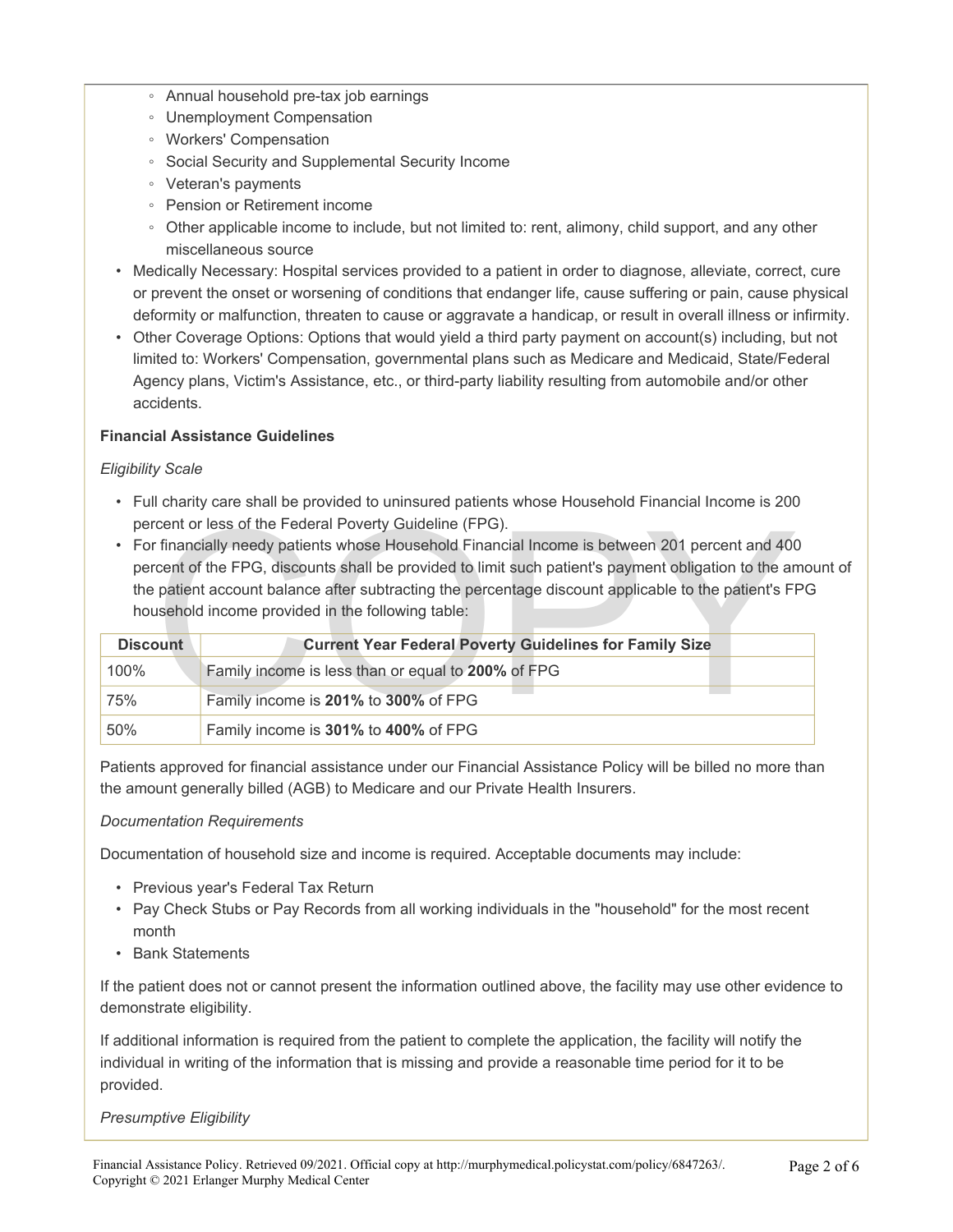Patients who qualify and are receiving benefits from the following programs may be presumed eligible for 100 percent financial assistance:

- Supplemental Nutrition Assistance Program of the U.S. Department of Agriculture Food and Nutrition Services (Food Stamp Program)*.*
- State Relief Programs. Some State programs that do not cover medical needs are available to individuals deemed to be living in poverty. We may accept a patient's participation in specific programs as qualification for financial assistance when medical insurance benefits are not available.
- Local Programs. Some communities offer a financial assistance program designed to provide emergency short-term assistance to persons lacking the resources to meet their basic needs for food, shelter, fuel, utilities, clothing, medical, dental, hospital care and burial. The facility's Financial Assistance Program may provide assistance for hospital charges not covered by these programs.
- Homelessness. Homeless persons qualify for assistance.
- Deceased Patients. Unpaid balances of patients who are deceased with no estate or surviving responsible party qualify for assistance.
- Demographic Analytics. Patient demographics may be compared with a third party database using public information to identify poverty conditions (e.g. PARO score) to determine eligibility for the Financial Assistance Program.

I assistance application. Documentation supporting the patient's qualification for or participation<br>
In must be obtained and kept on file. Unless otherwise noted, an individual who is presumed eligities<br>
interest presumpti Patients who meet presumptive eligibility criteria may be granted financial assistance without completing the financial assistance application. Documentation supporting the patient's qualification for or participation in a program must be obtained and kept on file. Unless otherwise noted, an individual who is presumed eligible under these presumptive criteria will continue to remain eligible for the Eligibility period outlined below, unless facility personnel have reason to believe the patient no longer meets the presumptive criteria.

#### *Eligibility Evaluation Process*

In order to determine the appropriate level of financial assistance to apply to a patient's account, the facility may perform one of the following:

- Utilize a scoring mechanism, with the assistance of a third-party vendor that provides a patient financial profile.
- Document the patient's qualification under other Presumptive Eligibility criteria (described above) on a Financial Assistance application
- Require the patient to complete a financial assistance application
	- Household income, as defined above, will be considered in determining whether a patient is eligible for financial assistance

### *Eligibility Period*

- An individual who is presumed eligible under these criteria will continue to remain eligible for six months following the date of the initial approval, unless information is identified that the patient status has changed and would deem the patient to be ineligible.
- Upon initial approval, the facility will also include (uninsured) accounts as eligible for financial assistance if the first post discharge statement was mailed 240 days or less from the eligibility date.
- Patients will be refunded any amounts they paid that are in excess of the final liability determined to be appropriate after financial assistance adjustments are applied.

### *Eligible Population*

This policy is applicable to uninsured patients who: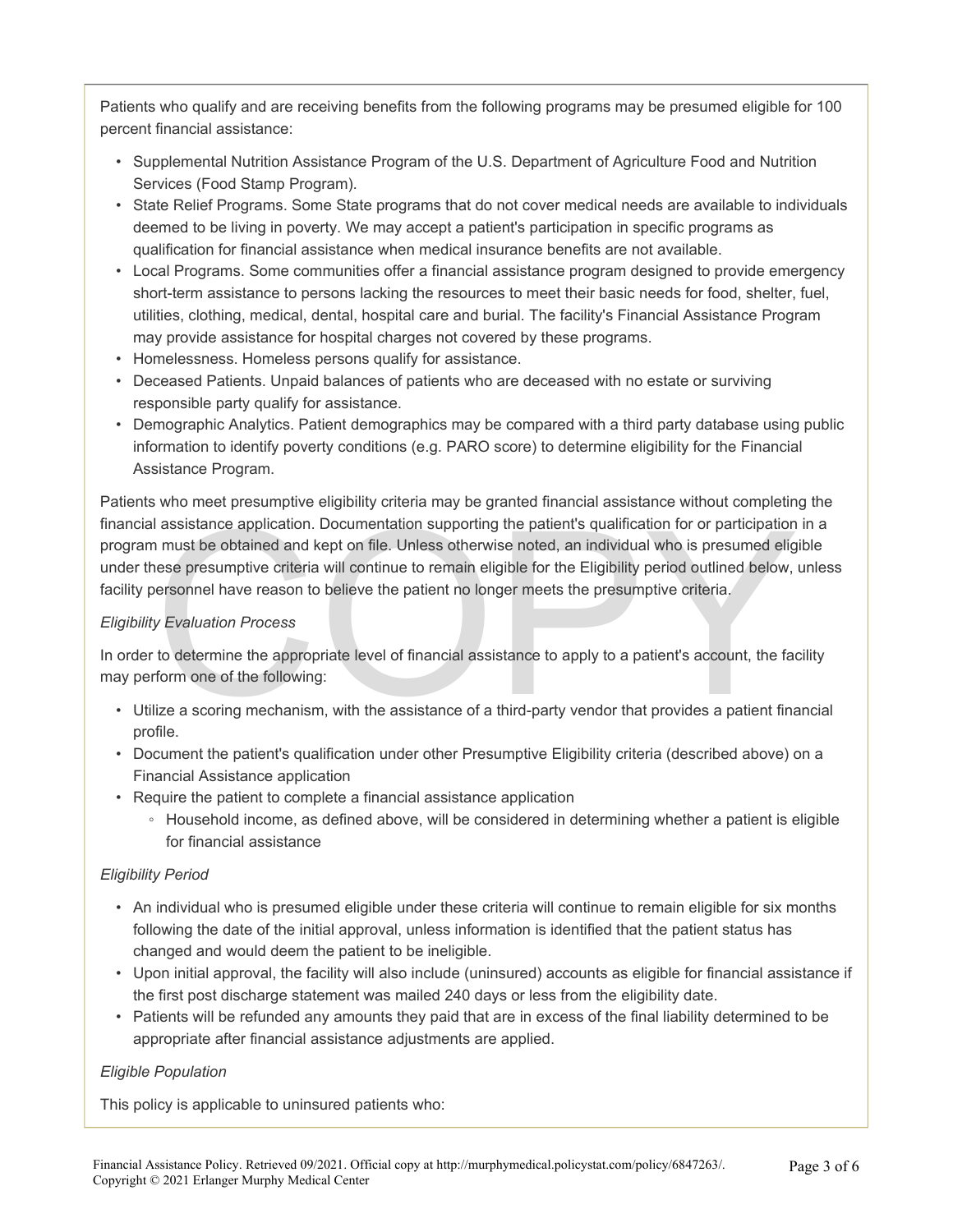- Are admitted for Emergency Medical Care and for any Medically Necessary care following an Emergency Admission regardless of the location of their household
- Are admitted for medically necessary care.

Patients with active third party insurance coverage (including governmental payers) are not eligible for financial assistance for balances after insurance. However, patients can inquire about other assistance programs which can be available from time to time.

#### *Eligibility Notification*

After receiving the patient's request for financial assistance and any financial information or other documentation needed to determine eligibility for financial assistance, the patient will be notified of the patient's eligibility determination within a reasonable period of time.

#### *Communication of Financial Assistance Policy*

We widely communicate the availability of the Financial Assistance Policy on:

- Erlanger Western Carolina Hospital's website: https://www.erlanger.org/patient-and-family-resources/ billing-insurance-information/financial-assistance
- Billing statements
- Signs posted at conspicuous locations throughout the facility

Handout materials given at Registration and during Financial Counselor patient interviews

t materials given at Registration and during Financial Counselor patient interviews<br>ies of the Financial Assistance Policy may be downloaded from the website listed above or by<br>ing a copy by mail. The physical address to o Full copies of the Financial Assistance Policy may be downloaded from the website listed above or by requesting a copy by mail. The physical address to obtain a copy of Financial Assistance Policy and/or application can be obtained at no cost to patient by submitting a request to:

Erlanger Western Carolina Hospital Patient Financial Services – Financial Counselor 3990 E. US Hwy. 64 Alt. Murphy, NC 28906 (828) 835-3662

Financial assistance policy and application are available in English, Spanish and any other language that is considered the primary language of any population with limited English proficiency that constitute more than 5% of 1000 persons (whichever is less) of the population served by the facility.

Participation by Clinicians who work in Erlanger Wester Carolina Hospital.

A listing of Clinicians who are included in this Financial Assistance Policy and those who are not included in this policy is available by contacting:

Erlanger Western Carolina Hospital Patient Financial Services – Financial Counselor 3990 E. US Hwy. 64 Alt. Murphy, NC 28906 (828) 835-3662

#### *Patient Responsibilities Regarding Financial Assistance*

If applicable, prior to being considered for financial assistance, the patient/family must cooperate with Erlanger Western Carolina Hospital to furnish information and documentation to apply for the Financial Assistance Program as well as other existing financial resources that may be available to pay for the patient's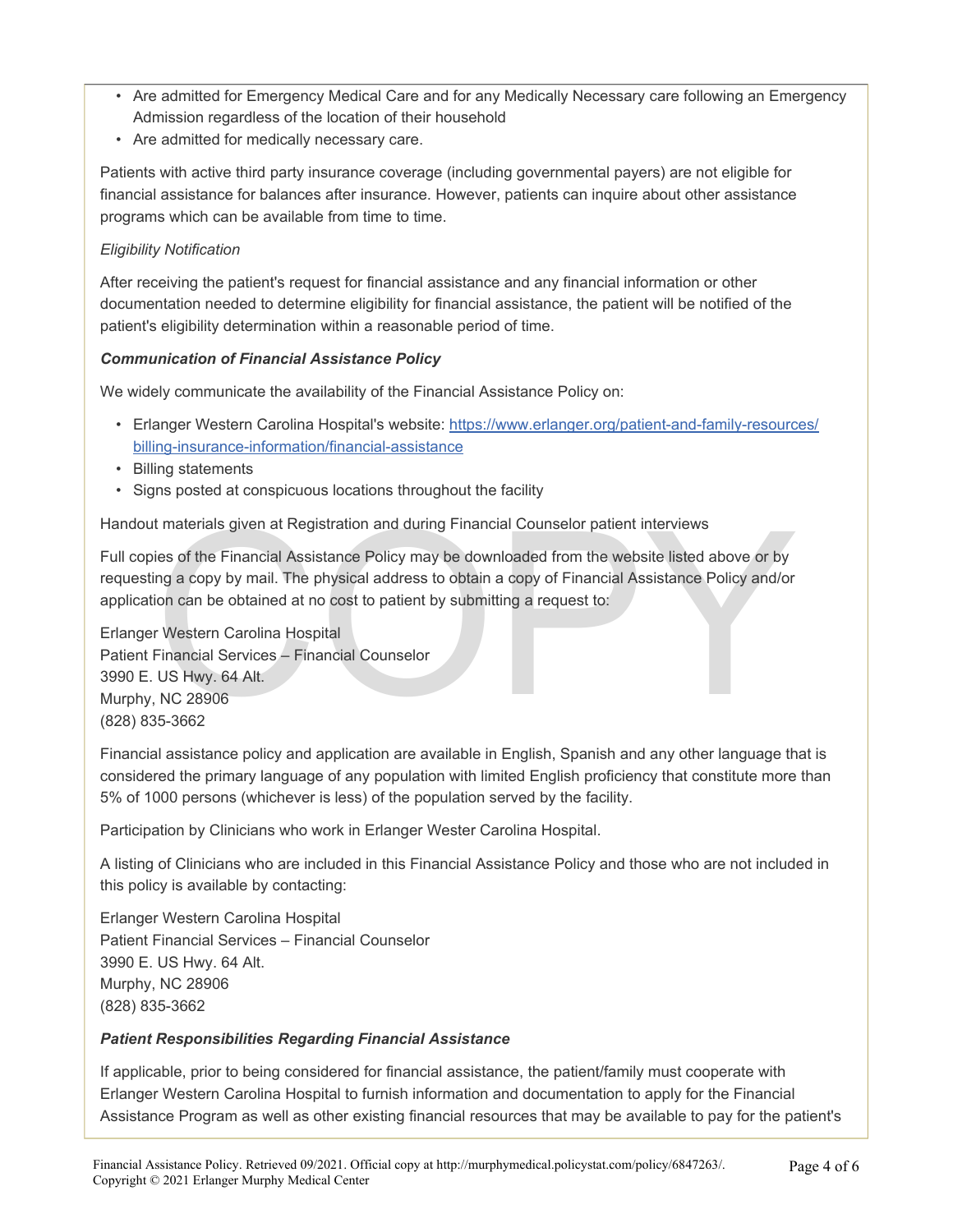health care, such as Medicaid, Medicare, third-party liability, etc.

- A patient who qualifies for partial discounts must cooperate with us to establish a reasonable payment plan that takes into account available income, the amount of the discounted bill(s), and any prior payments.
- Patients who qualify for partial discounts must make a good faith effort to honor the payment plans for their discounted healthcare bills. They are responsible for communicating to us any change in their financial situation that may impact their ability to pay their discounted healthcare bills or to honor the provisions of their payment plans.

#### *Amount Generally Billed (AGB)*

AGB is determined through the "Look-back method" which is calculated as follows:

- 1. For a 12 month period, the total of all Balances Allowed by insurance and Medicare (including Medicare Advantage plans) is divided by the total of all charges for those services. The percentage is calculated at least annually.
- 2. The percentage is applied by the 120th day after the end of the 12-month period we used in calculating the AGB percentage.
- 3. Information on AGB is available and can be obtained at no additional cost by submitting a request to:

r Wester Carolina Hospital<br>
US Hwy. 64 Alt.<br>
NC 28906<br>
15-3662<br>
Independent of the Billing and Collection policy which outlines actions that may be taken established a separate Billing and Collection policy which outlines Erlanger Wester Carolina Hospital Patient Financial Services – Financial Counselor 3990 E. US Hwy. 64 Alt. Murphy, NC 28906 (828) 835-3662

#### **Additional Information**

• We have established a separate Billing and Collection policy which outlines actions that may be taken on balances due from patients. A copy of can be obtained at no cost to patient by submitting a request to:

Erlanger Wester Carolina Hospital Patient Financial Services – Financial Counselor 3990 E. US Hwy. 64 Alt. Murphy, NC 28906 (828) 835-3662

We will not disclose your financial information to any third party and will only make this information available to people who need to assist you with your financial needs.

### **Attachments**

No Attachments